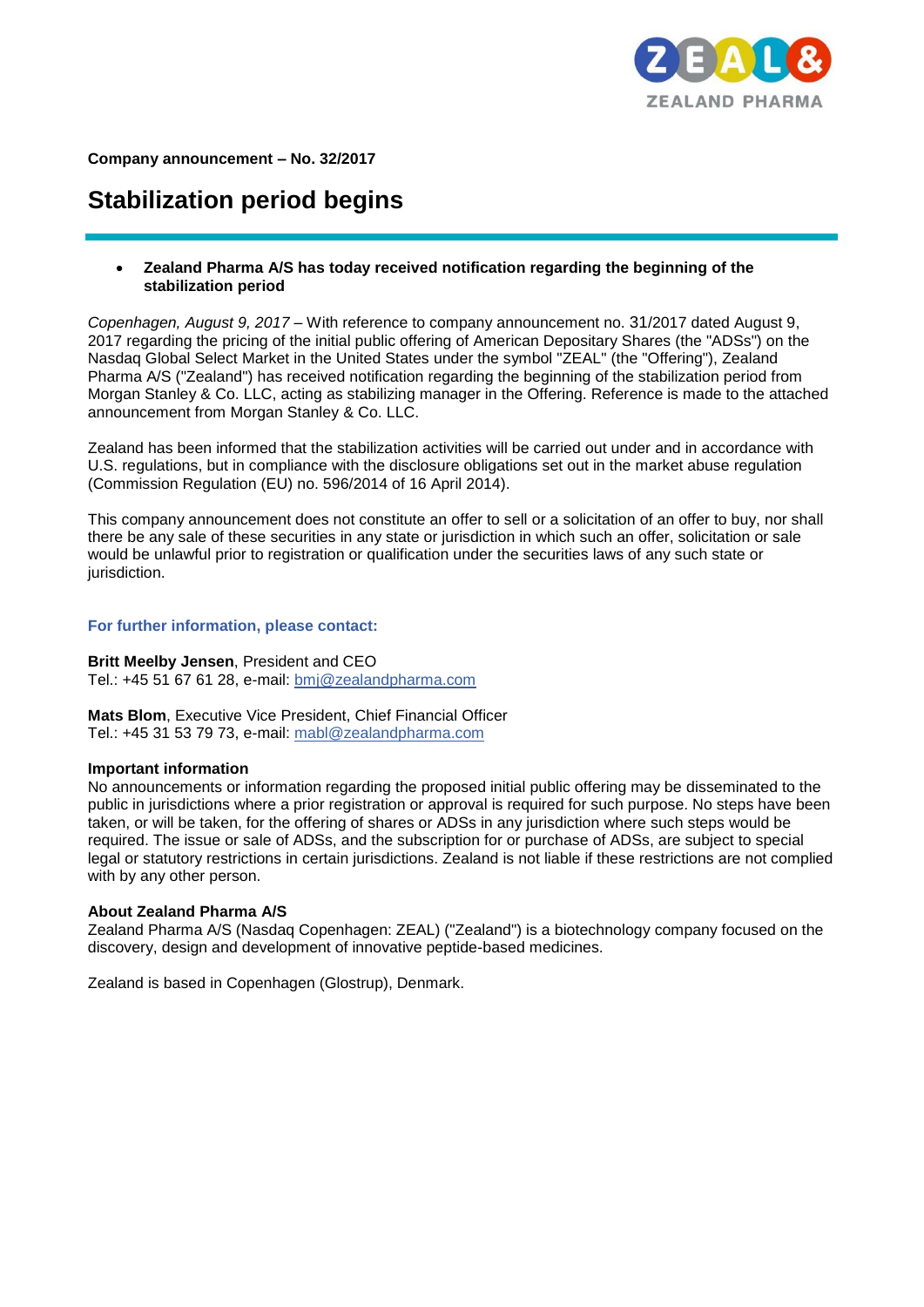

# **Pre-stabilization Notice**

Morgan Stanley & Co. LLC (Robert Holley, telephone +1212-761-5900) hereby gives notice that the Stabilization Agent named below and its affiliates may stabilize the offer of the following securities, and thus engage in transactions that stabilize, maintain or otherwise affect the price of the following securities. The stabilization activities will be carried out under and in accordance with United States securities laws and regulations and in compliance with the disclosure obligations set out in the European Union market abuse regulation, Commission Regulation (EU) no. 596/2014 of 16 April 2014.

| The securities:                                     |                                                       |
|-----------------------------------------------------|-------------------------------------------------------|
| Issuer:                                             | Zealand Pharma A/S                                    |
| Securities:                                         | American Depositary Shares ("ADS") each               |
|                                                     | representing one share of nominal DKK 1 issued in the |
|                                                     | <b>Issuer</b>                                         |
| Offering size:                                      | 4,375,000 ADSs                                        |
| Offer price:                                        | USD 17.87 per ADS                                     |
| Associated securities:                              | Each ADS represents one share of nominal DKK 1 in     |
|                                                     | the Issuer                                            |
| Market:                                             | The Nasdaq Global Select Market in the United States  |
| Ticker:                                             | <b>ZEAL</b>                                           |
| Stabilisation:                                      |                                                       |
| <b>Stabilisation Manager:</b>                       | Morgan Stanley & Co. LLC                              |
|                                                     | 1585 Broadway                                         |
|                                                     | New York, NY 10036                                    |
| Stabilisation period expected to start on:          | August 9, 2017                                        |
| Stabilisation period expected to end no later than: | September 7, 2017                                     |
| Maximum size of over-allotment facility:            | Up to 656,250 ADSs                                    |
| Conditions of use of over-allotment facility:       | May be exercised in whole or in part by the           |
|                                                     | Stabilization Agent, to the extent permitted by       |
|                                                     | applicable law, at any time during the period         |
|                                                     | commencing on August 8, 2017 and ending 30            |
|                                                     | calendar days thereafter                              |
| <b>Overallotment Option:</b>                        |                                                       |
| Exercise period:                                    | 30 calendar days                                      |
| Conditions of use of overallotment option:          | May be exercised by the Stabilization Agent in whole  |
|                                                     | or in part from time to time solely to cover over-    |
|                                                     | allotments or short positions in connection with the  |
|                                                     | offering or stabilization transactions                |

#### **Important notice**

In connection with this offering, the Stabilizing Agent may over-allot the securities or effect transactions with a view to supporting the market price of the securities at a level higher than that which might otherwise prevail. However, there is no assurance that any stabilization will be undertaken and it may be discontinued at any time.

This announcement is for information purposes only and does not constitute or form part of, and should not be construed as, an invitation or offer to underwrite, subscribe for or otherwise acquire or dispose of any securities of the Company in any jurisdiction.